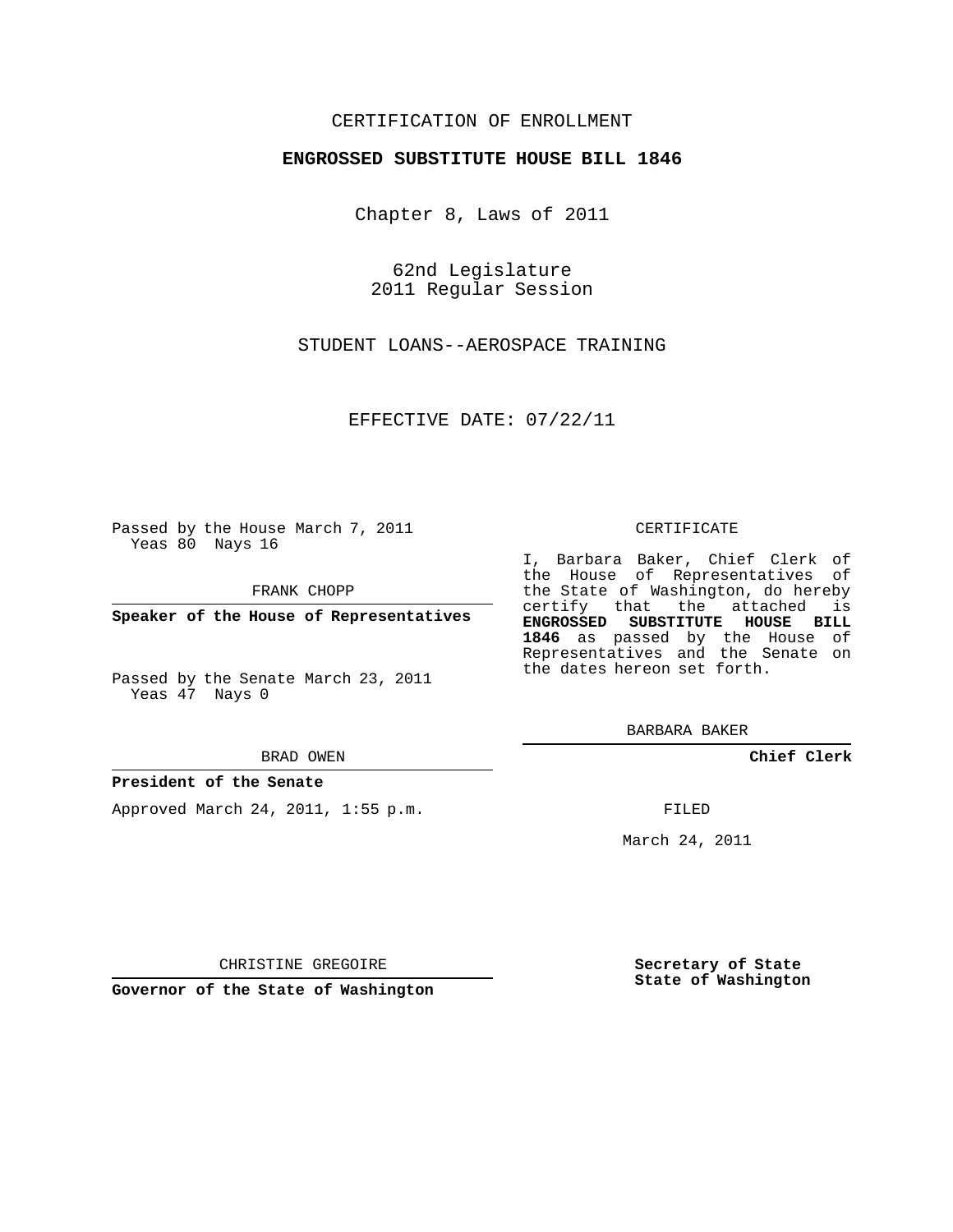# **ENGROSSED SUBSTITUTE HOUSE BILL 1846** \_\_\_\_\_\_\_\_\_\_\_\_\_\_\_\_\_\_\_\_\_\_\_\_\_\_\_\_\_\_\_\_\_\_\_\_\_\_\_\_\_\_\_\_\_

\_\_\_\_\_\_\_\_\_\_\_\_\_\_\_\_\_\_\_\_\_\_\_\_\_\_\_\_\_\_\_\_\_\_\_\_\_\_\_\_\_\_\_\_\_

Passed Legislature - 2011 Regular Session

**State of Washington 62nd Legislature 2011 Regular Session**

**By** House Labor & Workforce Development (originally sponsored by Representatives Eddy, Smith, Morris, Probst, Sells, Springer, Warnick, Liias, Stanford, and Maxwell)

READ FIRST TIME 02/17/11.

1 AN ACT Relating to the aerospace training student loan program; and adding a new chapter to Title 28B RCW.

BE IT ENACTED BY THE LEGISLATURE OF THE STATE OF WASHINGTON:

 NEW SECTION. **Sec. 1.** The definitions in this section apply throughout this chapter unless the context clearly requires otherwise.

 (1) "Aerospace training or educational program" means a course in the aerospace industry offered either by the Washington aerospace training and research center or the Spokane aerospace technology center.

(2) "Board" means the higher education coordinating board.

 (3) "Eligible student" means a student who is registered for an aerospace training or educational program, is making satisfactory progress as defined by the program, and has a declared intention to work in the aerospace industry in the state of Washington.

 (4) "Participant" means an eligible student who has received an aerospace training student loan.

 (5) "Student loan" means a loan that is approved by the board and awarded to an eligible student.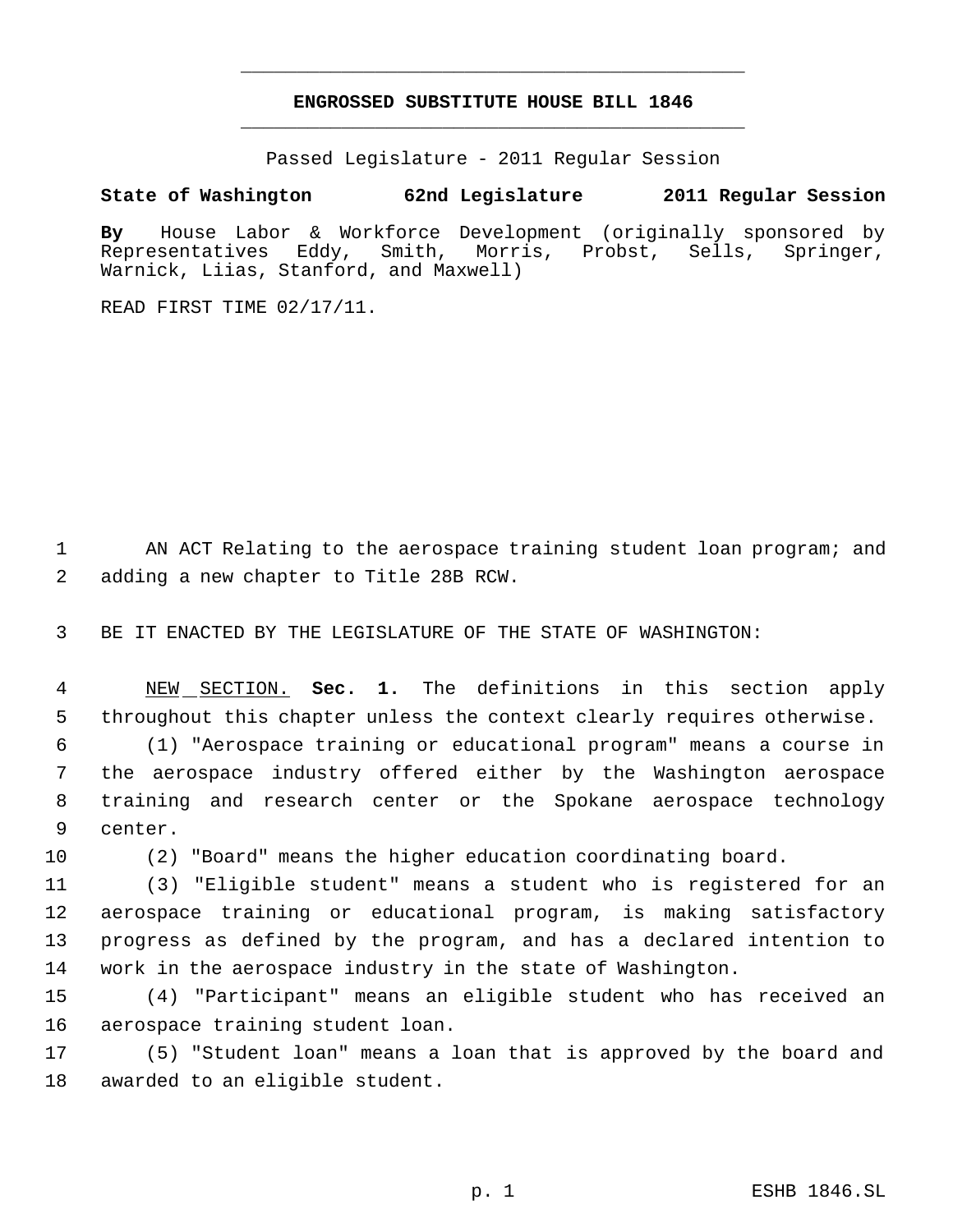NEW SECTION. **Sec. 2.** (1) The aerospace training student loan program is established.

 (2) The program shall be designed in consultation with representatives of aerospace employers, aerospace workers, and aerospace training or educational programs.

 (3) The program shall be administered by the board. In administering the program, the board has the following powers and duties:

 (a) To screen and select, in coordination with representatives of aerospace training or educational programs, eligible students to receive an aerospace training student loan;

 (b) To consider an eligible student's financial inability to meet the total cost of the aerospace training or educational program in the selection process;

(c) To issue low-interest student loans;

 (d) To establish an annual loan limit equal to the cost of attendance minus any other financial aid received;

 (e) To define the terms of repayment, including applicable interest rates, fees, and deferments;

 (f) To collect and manage repayments from students who do not meet their obligations under this chapter;

 (g) To solicit and accept grants and donations from public and private sources for the program; and

(h) To adopt necessary rules.

 NEW SECTION. **Sec. 3.** (1) To remain an aerospace training or educational program in which a participant may be registered, the program must have an advisory committee that includes at least one member representing aerospace employers and at least one member from organized labor representing aerospace workers.

 (2) To remain an eligible student and receive continuing disbursements under the program, a participant must be considered by the aerospace training or educational program to be making satisfactory progress.

 NEW SECTION. **Sec. 4.** The board may award aerospace training student loans to eligible students from the funds available in the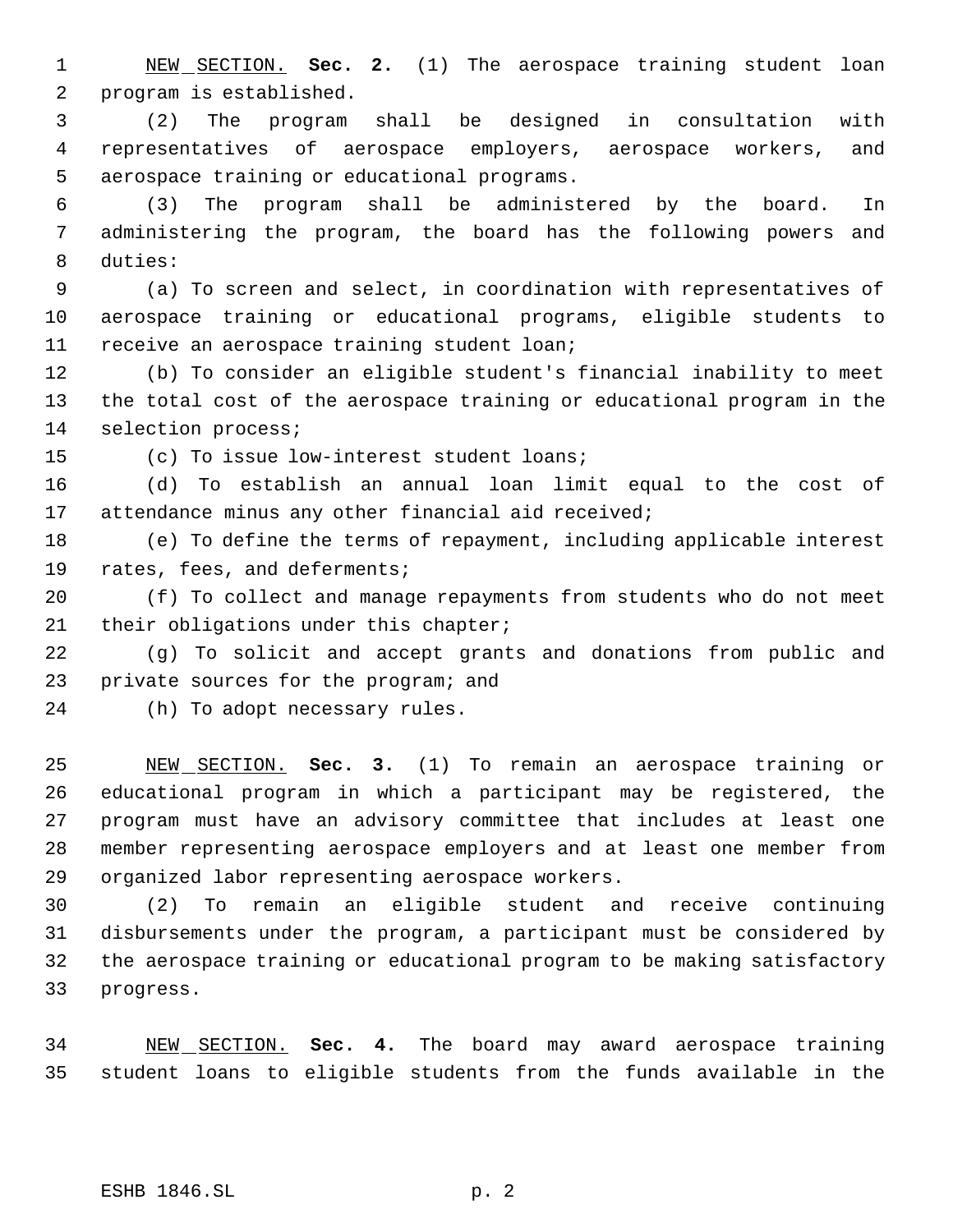aerospace training student loan account for this program. The amount of the student loan awarded an individual may not exceed tuition and fees for the program of study.

 NEW SECTION. **Sec. 5.** (1) The aerospace training student loan account is created in the custody of the state treasurer. No appropriation is required for expenditures of funds from the account for student loans. An appropriation is required for expenditures of funds from the account for costs associated with program administration by the board. The account is not subject to allotment procedures under chapter 43.88 RCW.

 (2) The board shall deposit into the account all moneys received for the program. The account shall be self-sustaining and consist of moneys received for the program by the board, and receipts from participant repayments, including principal and interest.

 (3) Expenditures from the account may be used solely for student loans to participants in the program established by this chapter and costs associated with program administration by the board.

 (4) Disbursements from the account may be made only on the authorization of the board.

 NEW SECTION. **Sec. 6.** (1) The board, in collaboration with aerospace training or educational programs, shall submit an annual report regarding the aerospace training student loan program to the governor and to the appropriate committees of the legislature.

 (2) The annual report shall describe the design and implementation of the aerospace training student loan program, and shall include the following:

27 (a) The number of applicants for loans;

(b) The number of participants in the loan program;

 (c) The number of participants in the loan program who complete an aerospace training or educational program;

 (d) The number of participants in the loan program who are placed in employment;

 (e) The nature of that employment, including: (i) The type of job; (ii) whether the job is full-time, part-time, or temporary; (iii) whether the job pays annual wages that are: (A) Less than thirty